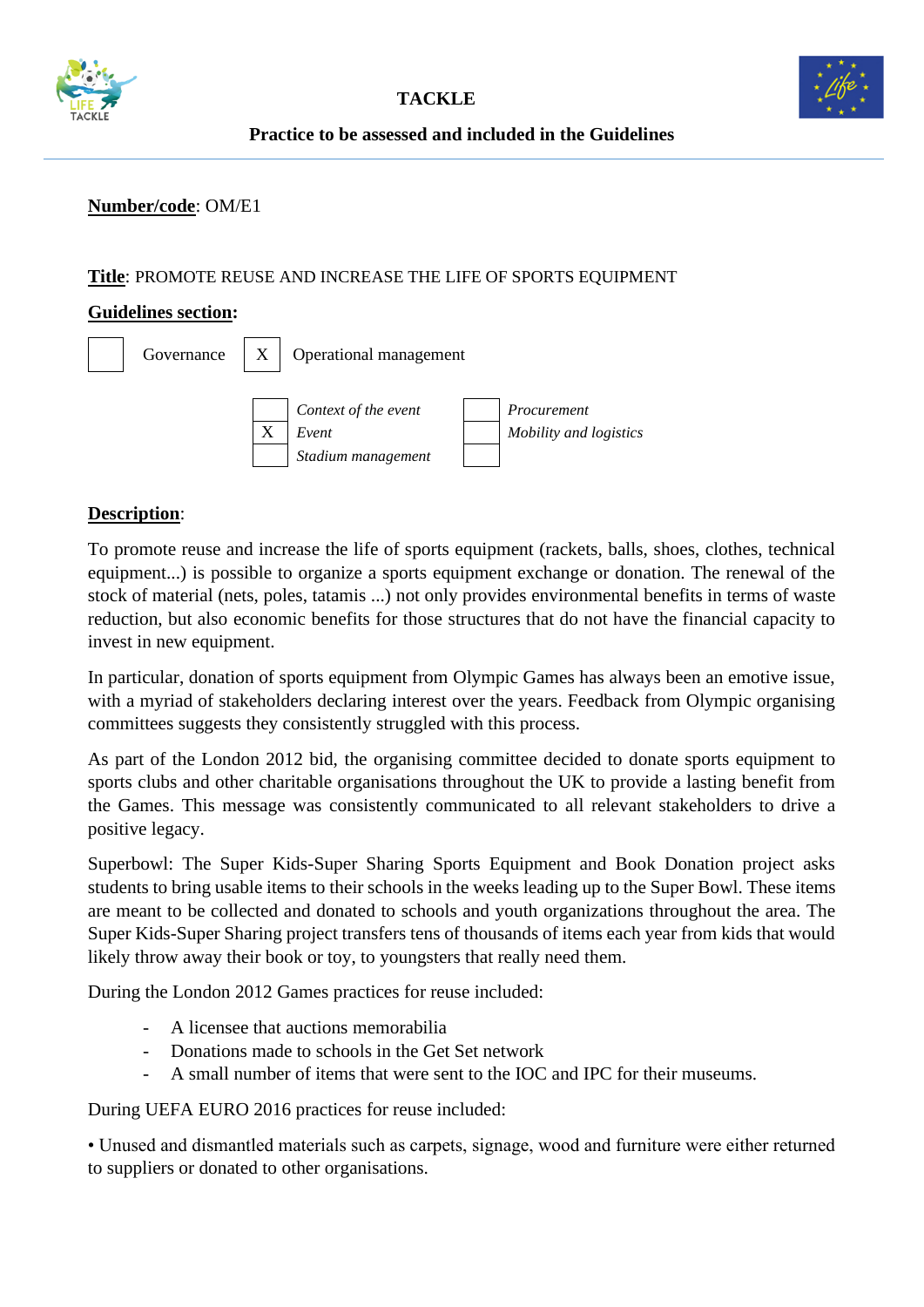• Sports equipment was donated to local clubs and stadiums: massage tables, portable goals, benches, tactics boards, bibs, etc.

• The UEFA Foundation for Children redistributed thousands of small items, such as office supplies, uniforms, rain ponchos and signage.

• At the end of the event, several NGOs helped to find new homes for many items (signage, textiles, etc.).

"Leveling the Playing Field" (LPF) is a US-based non-profit organisation that collects used and excess sporting equipment and distributes it to under-resourced children and youth groups in local low-income schools and community programs.

## **Environmental benefits**

Waste reduction.

# **Economic benefits**

Cost savings related to avoid the generation of waste. Cost savings from new purchases.

As far as concerns the example of London 2012, over £18.3 million in sports equipment were reused in legacy. This value was split between: £11.1m of hired equipment (e.g. badminton flooring, laser boats, equestrian show jumps, wrestling mats, handball flooring) and £7.2m of owned assets (e.g. flags, goal posts, javelins metal detectors). As part of the total value of owned assets, £6.5 million were committed to legacy end-users, of which the majority are for National Governing Bodies across the UK for different sporting activities. The remaining £0.7 million were sold via official resale websites. A further £9.6 million was spent on services and consumables associated with sports equipment and use. Furthermore, £7.7m services received (e.g. floor installation, grass irrigation, maintenance and decommissioning activities) and £1.9m of consumables (e.g. ice, fuel and ammunition).

According to LPF, over the past few decades the privatization of youth sports has led to a decline in public recreation and interscholastic athletics and a rapid increase in registration fees. This reality has led to a growing inequity divide as illustrated in a recent Sports & Fitness Industry Association (SFIA) survey that reported only 38 percent of kids from families with a household income of \$25,000 or less playing team sports, contrasted with a 67 percent of kids from homes with annual incomes of \$100,000 or more. By distributing used sport equipment to low-income communities and schools, since the start of the program in 2013, LPF has collected \$7.5M dollars of equipment, and distributed it to over 100,000 children with the help of 5000 volunteers  $<sup>1</sup>$ .</sup>

# **Applicability and replicability potential**

This reuse practice can be easily replicated.

# **Source**

<sup>1</sup> https://www.levelingtheplayingfield.org/